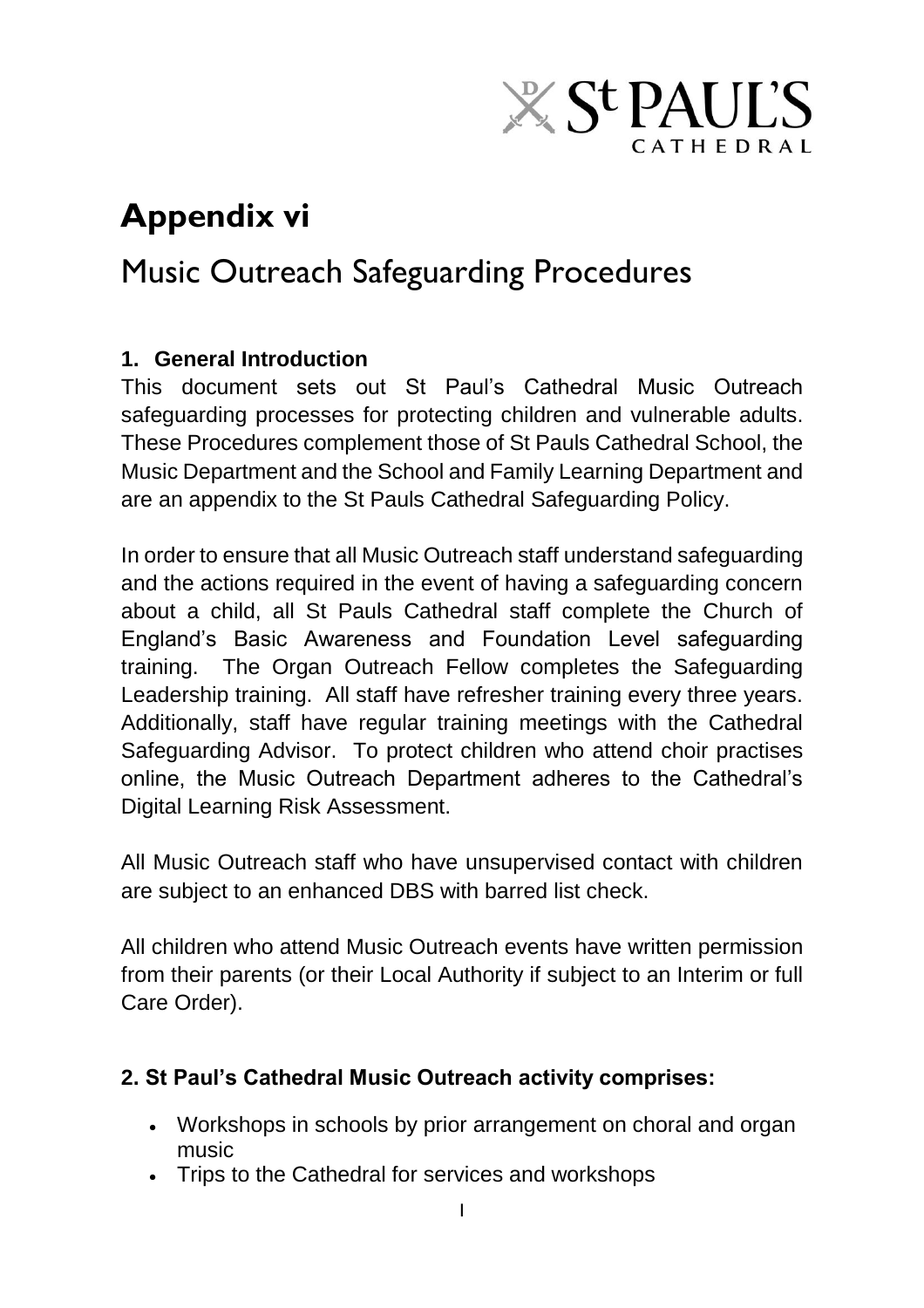- Hackney Children's Choir for 8-11 year olds in St Paul's West **Hackney**
- Hackney Senior Choir for 11-18 year olds in St Paul's West **Hackney**
- Holiday courses for children and young people

## 2. **Reporting Concerns about a child**.

Anyone who has concerns about the welfare of a child should inform the Organ Outreach Fellow as soon as possible. If the Organ Outreach Fellow is unavailable, the staff member should contact the Cathedral Safeguarding Advisor, or in their absence the Chaplain or Honorary Chaplain for further advice. Once apprised of the concern, the Organ Outreach Fellow should in the first instance try to make contact with the Designated Safeguarding Lead (DSL) for the child's school. If the concern is noted during the weekend or evening, the Organ Outreach Fellow should consider and take advice if necessary as to whether the concern is such that the reporting of it can wait until the next working day and if so then contact the DSL when they are next at school. If the concern is noted during the school holidays, the Organ Outreach Fellow should take advice from the Cathedral Safeguarding Advisor or the Duty Social Services Dept, the NSPCC advice line or the Diocesan Safeguarding Advisor.

Concerns or allegations that *cannot* wait for advice until the next working day are

- Allegation or report of previous/recent/ongoing sexual assault by parent/carer/another household member
- a report of female genital mutilation (FGM see quidance below)
- physical assault that has left a mark (bruise, welt, red mark, hand imprint, finger marks, bite marks) NB: Do not ask the child to show any reported marks not on an already visible part of the body
- an assault with an implement (even if it has left no marks)
- a report that a child in the same household has been subject to treatment as described above.
- that a serious health need (serious illness or accident) was not given medical attention

In these situations, assuming the unavailability of the school DSL, the Organ Outreach Fellow should take advice from the staff listed above, or City of London Duty Social Services, the NSPCC advice line or the Emergency Duty Team if after 5pm.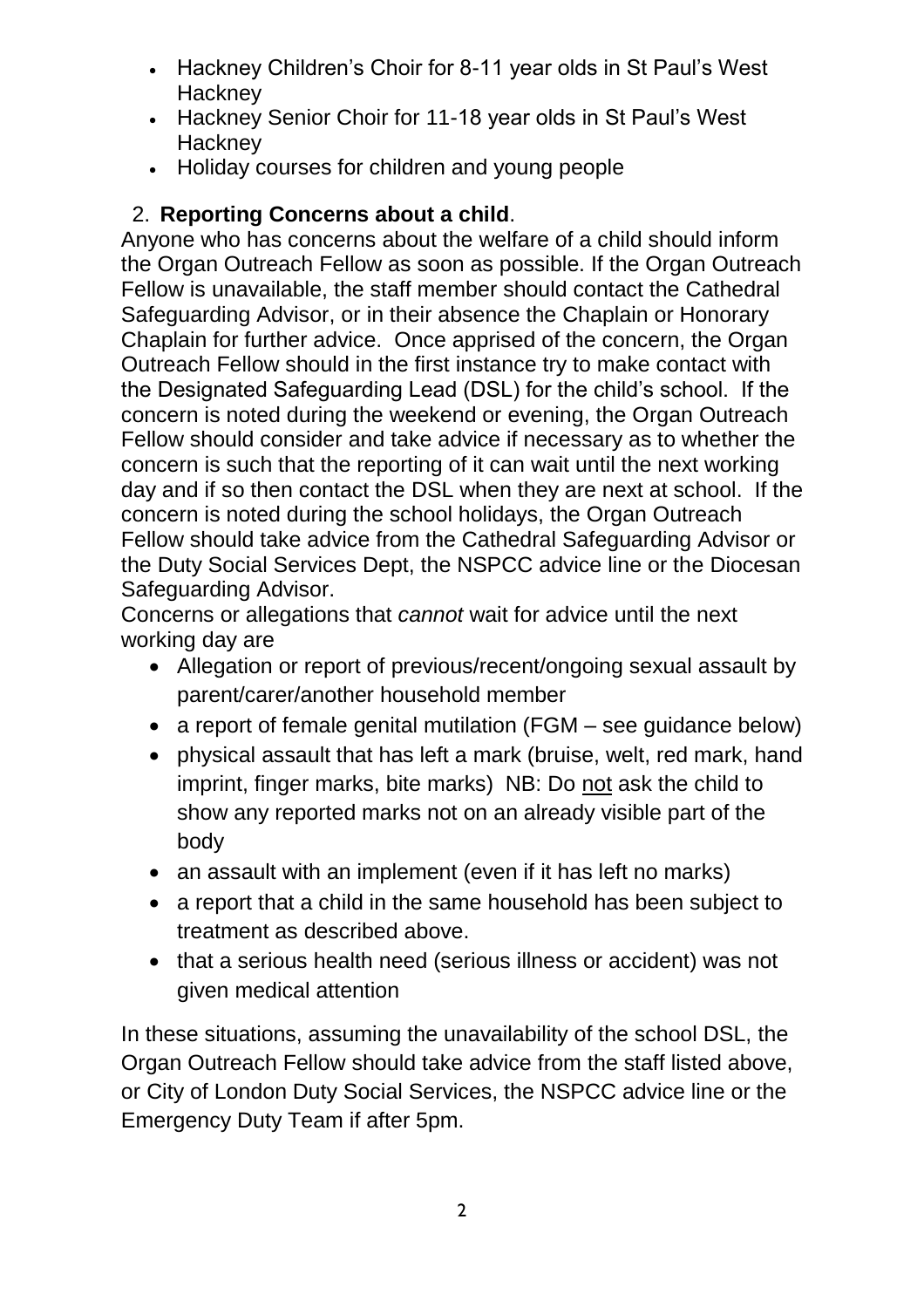If the concern is such that there is an immediate threat to life or limb, the Music Outreach worker should not wait to make contact with the Organ Outreach Fellow, but should make contact with the emergency services in the way they would for any other emergency,

## Report/concern about the Organ Outreach Fellow

- Do not alert the Organ Outreach Fellow that a report/concern has been made against him
- Ensure that at least one other trusted adult is present before leaving the child/group to report the matter/concern
- Report the matter/concern directly and immediately to the Registrar, or in her absence to the Canon in Residence, who should then make a decision about next actions, or in their absence, to the Cathedral Safeguarding Advisor.
- Complete a Cathedral safeguarding form when practical to do so within 24hrs; send the form to the Registrar and Safeguarding Advisor.

Issue or concern about a Music Outreach Dept staff member or volunteer

- Do not alert the staff member/volunteer against whom the report/concern has been made
- Ensure that at least one other trusted adult is present with the child/ group before leaving to report concern
- Report the concern directly to the Organ Outreach Fellow, or in their absence to the Registrar, or in her absence to the Canon in Residence, or in their absence, to the Cathedral Safeguarding Advisor
- Complete a Cathedral safeguarding form when practical to do so within 24hrs; send the form to the Registrar and Safeguarding Advisor.

## Issue or concern about a Hackney Choir Volunteer

- Do not alert the volunteer against whom the report/concern has been made
- Ensure that at least one other trusted adult is present with the child/group before leaving to report the concern
- Report the concern directly to the Organ Outreach Fellow, or in his absence to Rev Niall Weir

## Issue or concern about a teacher, social worker or foster carer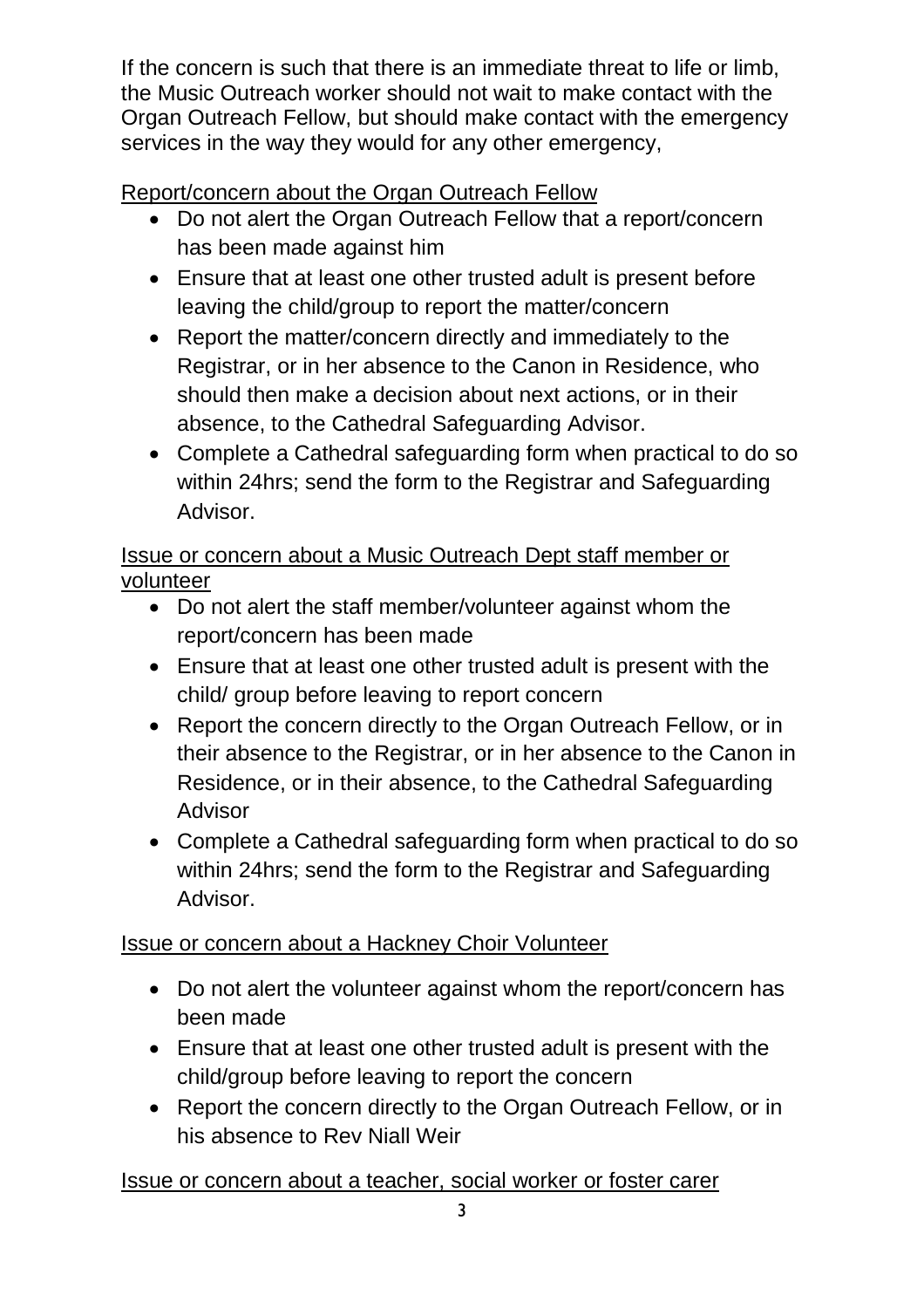- Do not alert the person against whom a concern has been made
- Take advice from duty social services as soon as possible and before the child returns to the care of the person about whom there is a concern.

#### Reporting a concerning incident/interaction between choir members and other visitors at the Cathedral or other venues

Occasionally, there may be unsought interaction between the choir children and unknown members of the public within the Cathedral or at other performance venues; for example, an unknown adult trying to engage one of the choir in conversation. In these situations, the Music Outreach staff member involved should ensure that the school is apprised of the event and the parent/foster carer; the police should be called if there is a perceived risk or threat. The Music Outreach staff member should then record the incident on a Safeguarding form when practical to do so within 24hrs and send that to the Registrar and Safeguarding Advisor.

#### Mandatory Reporting

Female Genital Mutilation is a mandatory reporting issue for police officers, teachers and regulated health and Social Care staff (Mandatory Reporting of Female Genital Mutilation procedural information – came into force  $31<sup>st</sup>$  Oct 2015); it is good practice for all professionals to adhere to the mandatory reporting duty. Therefore, if a girl of 17yrs or under discloses that she has been a victim of FGM, or fears that she is about to become a victim of FGM, the Organ Outreach Fellow may report directly to the police; if the report is made by someone else (i.e. not the girl herself), the Organ Outreach Fellow may report to the police or social services, he should then immediately update the DSL at the school if possible. This should be done preferably prior to the girl leaving choir practise, the school, or the Cathedral; if she is leaving prior to reporting ensure that her details are correctly recorded so that accurate information can be reported, but **be mindful that she should not be put at further risk for disclosing** – if in doubt, consult the Registrar, or Safeguarding Advisor, the Chaplain or Honorary Chaplain, 101, City of London Duty Social Services, or the Diocesan Safeguarding Team. In addition, the usual safeguarding measures apply as do protocols pertaining to recording and confidentiality.

NB: if a woman of 18yrs or over alleges that she has previously been subjected to FGM, this is not a mandatory reporting issue, but the usual safeguarding rules will apply, as will matters pertaining to recording and confidentiality.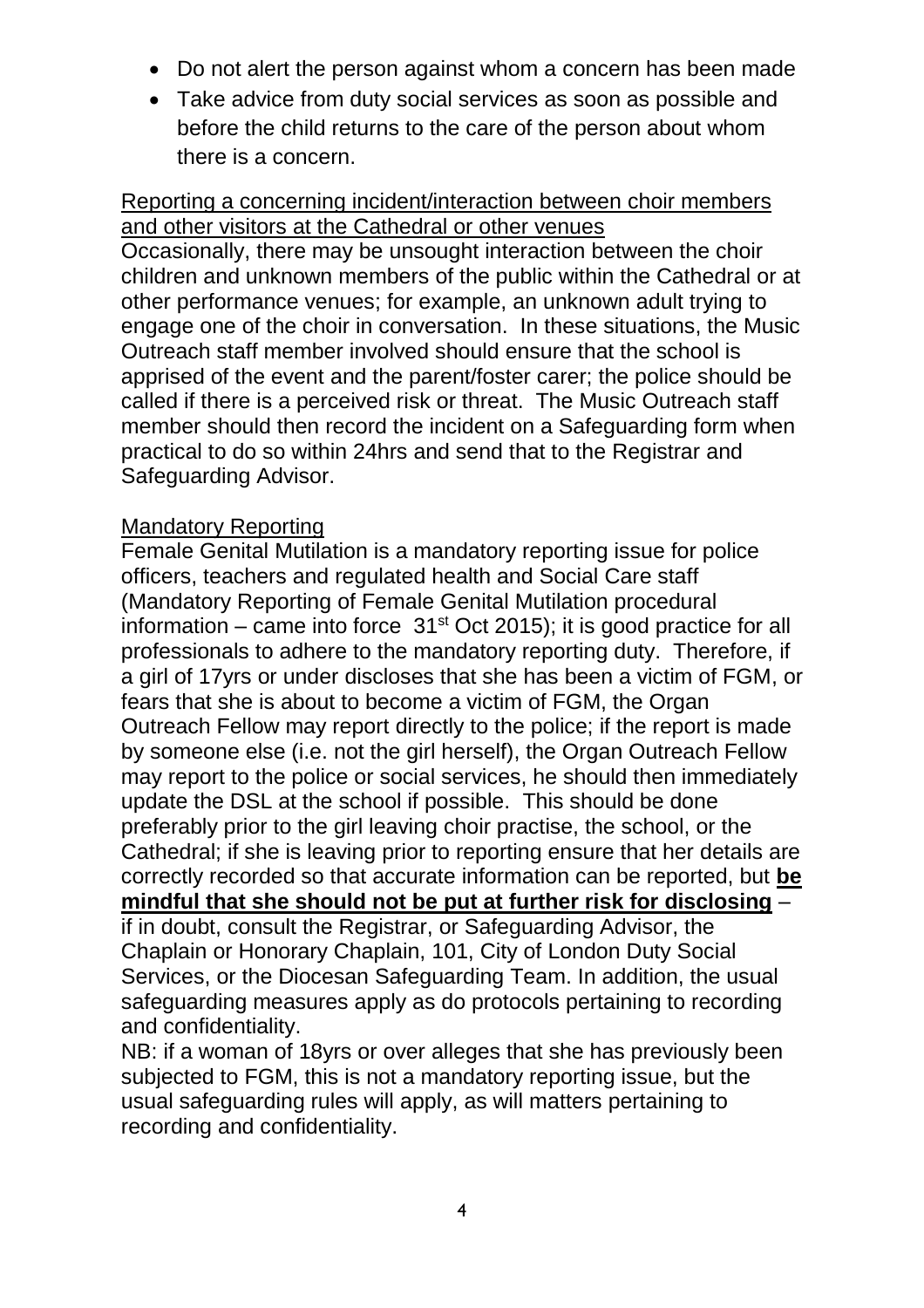#### **4. How to respond to a child who expresses a concern or reports abuse**

*Primary school age children* It is important to remember that a child may feel more comfortable talking to a stranger about what may be an embarrassing and distressing experience. Therefore, members of the Music Outreach Dept should be aware of how to respond when a child makes comments indicating a concern or when a child makes a specific report/concern.

If a child makes a report/concern of abuse, they must be taken seriously, even if the report/concern seems improbable. Sometimes children will tell an adult they trust that they are being abused, but will ask that no-one else be told. In such a situation, it is important to explain to the child that the information will be kept confidential but there are a few grown-ups who have to be told when a child has been hurt, or is scared of being hurt, for example a Social Worker or a police officer, but that no other grown-ups will be told unless it is to keep a child safe. The child should be reassured that they have done the right thing. Do not leave the child alone in order to make the report, ask another adult to join you, introduce that child to the second adult and explain that you are briefly leaving to think about what the child has said and the best way to keep them safe, but that you will be back to tell them what is happening.

Staff should only try to gather as much information as needed to discuss their concerns with statutory services. Use open-ended questions, for example 'how?' or 'who?' - 'when was the last time it happened?' and avoid questions that will automatically elicit a yes/no response, for example, 'did it hurt?', 'was it yesterday?'

Try to write down exactly what the child said and make a careful note of any visible marks on the child's body; if the child points out a mark and offers an explanation for how it happened, note this and acknowledge receipt of the information, for example, 'thank you for telling me about that'; however, do not ask the child about specific marks, just note them.

If a child says something to a Music Outreach staff member that raises suspicion that the child may be at risk, but there is no specific report of concern, the staff member should not ask the child about that, but rather record as soon as possible what has been said. If the comments are about a household member/family/friend, discuss with the school DSL, or take into account the advice above if the concern is raised out of hours or during the school holidays. Report the concern, agree actions to be taken and follow-up with an email, confirming the details of the conversation, the actions agreed and by whom and the timeframe.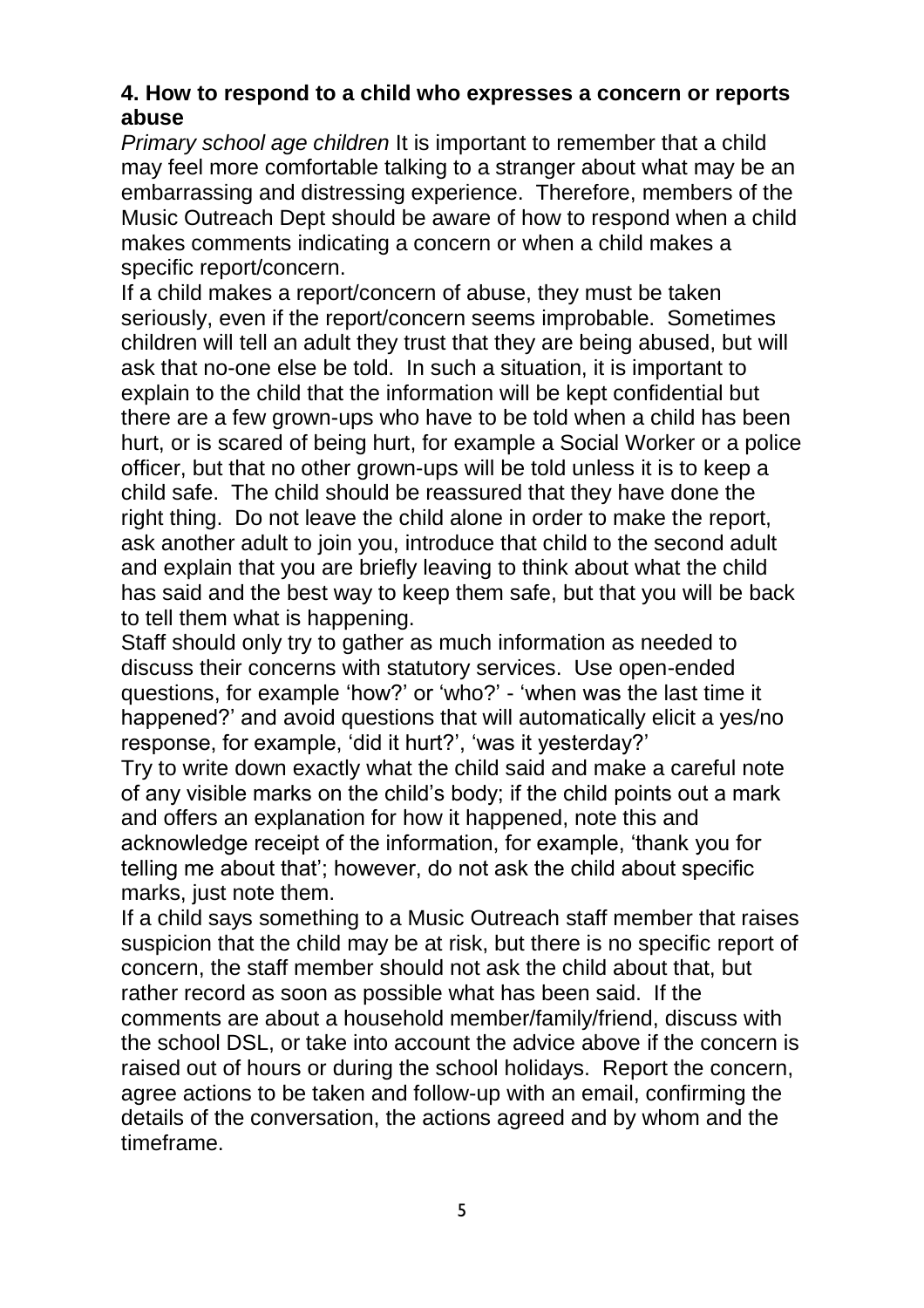*Secondary school age children* In the event of a secondary school age child 11yrs-13yrs making a report/concern, the same procedure as for primary aged children should be followed (above). If the child is 14yrs and above, and could be reasonably considered to have the same decision-making capacity as their peers, they should have some input into decisions made about them and their views should be recorded. The child may ask that what they have said remains confidential. In such a situation, the Music Outreach Dept staff member needs to bear in mind that the 'welfare of the child is paramount' (Children Act '89) and that in UK law, anyone of 17yrs and under is a child. Additionally, Government guidance about information-sharing advises that confidentiality can be broken in the event of child protection concerns and that confidentiality should not be a barrier to safeguarding. See the Rules about Information Sharing, below. It is therefore permissible to report the concerns despite the objections of an older child. Notwithstanding this, the Music Outreach Dept staff member needs to reassure the young person that their information will be handled confidentially and sensitively and explain that any information shared will be for safeguarding purposes only, that nothing will happen without their knowledge and, if possible, consent.

### **5. Post Choir Contact**

It is not appropriate for members of the Cathedral Music Department to seek contact with former Choristers of St Paul's (including those in Outreach Choirs) for social interaction, nor to respond to such requests from former Choristers themselves. Requests from former Choristers, or their parents, for advice about academic careers, music study, university or college entrance or professional advice is regarded as acceptable but any response should be sent from a St Paul's email address or via St Paul's online platform and not from personal emails or personal social media. This applies to all former choristers aged 18years and below

#### **6. Contacts**

#### **St Paul's Cathedral Music Outreach Key Contacts**

**Mr Tom Daggett** *OBE Organ Outreach Fellow, St Paul's Cathedral* **[tdaggett@stpaulscathedral.org.uk](mailto:tdaggett@stpaulscathedral.org.uk) The Reverend Niall Weir** *Rector of West Hackney and Hackney Choral partner* **[niall@stpaulswesthackney.org](mailto:niall@stpaulswesthackney.org) Ms Emma Davies**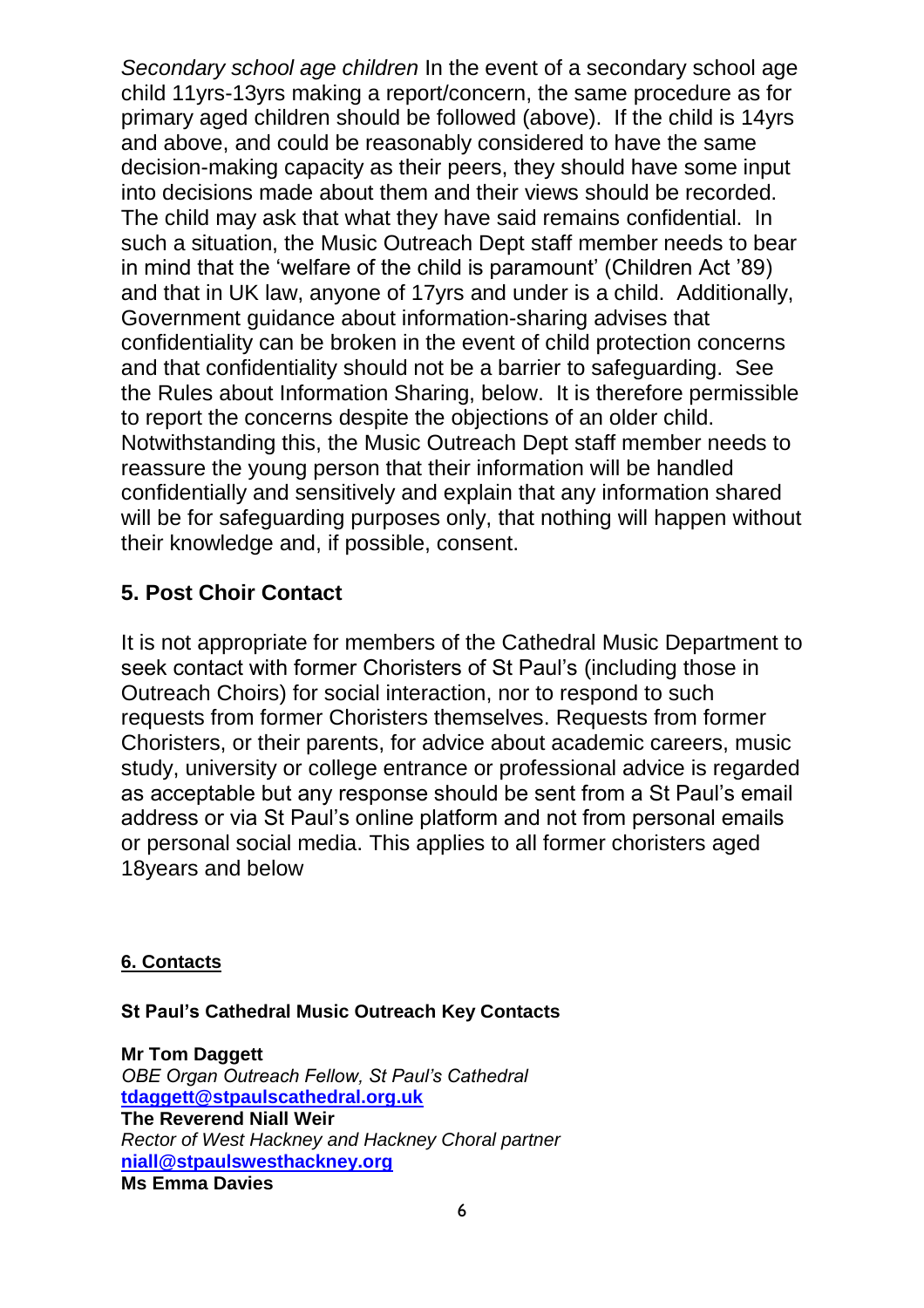*Registrar and Safeguarding Officer, St Paul's Cathedral* **[registrar@stpaulscathedral.org.uk](mailto:registrar@stpaulscathedral.org.uk) Ms Lucy Pieroni** *Music Outreach Administrator, St Paul's Cathedral [lpiernoi@stpaulscathedral.org.uk](mailto:lpiernoi@stpaulscathedral.org.uk)* **Ms Naomi Richards**

*Hackney Choral Community Development Worker, St Paul's Cathedral* [naomi@hackneychoral.com](mailto:naomi@hackneychoral.com)

#### **External organisations**

- In an emergency situation call 999
- NSPCC Child Protection Helpline: 0808 800 5000 (lines free and open 24 hours) Phone if you are worried about a child.
- Child-line: 0800 1111 (lines free and open 24 hours) Helpline for children or young people
- Hackney First Access Screening Team (FAST) 020 8356 5500
- City of London Children & Families Team 020 7332 3621 *For out of hours (5pm – 9am), please contact the Emergency Duty Team* 020 8356 2710
- NSPCC Exploitation Helpline 0808 800 5000

#### **7**. **Code of Conduct**

#### **Code of Conduct for Staff and volunteers**

This Code of Conduct is to guide staff and volunteers in behaving professionally in their dealings with children. Good practice guidelines and sensible precautions are designed to protect all parties.

- Avoid being alone with a child, particularly in a closed room. If you do need to speak to a child alone, try to do so in an open area where you are in the line of vision of other people. If there is no choice but to be in a separate room, leave the door to the room open and do not position yourself in such a way that the child feels intimidated or threatened, do not block the exit and do not position yourself in the room in such a way that you are out of sight of the open door. If you plan to be alone with a child, you should notify another member of staff and volunteers as to the reason and duration and also explain this in your report.
- Always act in a way that is appropriate to the person's needs.
- Avoid having a 'favourite' child or group of children.
- Avoid unnecessary, informal touching.
- NEVER touch in the genital area, including the bottom, the chest, the thighs and upper legs.
- Be sensitive to touch if you are dealing with a child who is distressed.
- Do not invade the privacy of children when they are using the toilet.
- Restrain a child only to prevent the child from hurting themselves or others and restrain them only in a way which is within the law.
- Do not allow unknown adults access to children under any circumstances.
- Alert the Safeguarding Advisor if you consider the actions, language or attitude of your colleagues to be inappropriate or open to misinterpretation.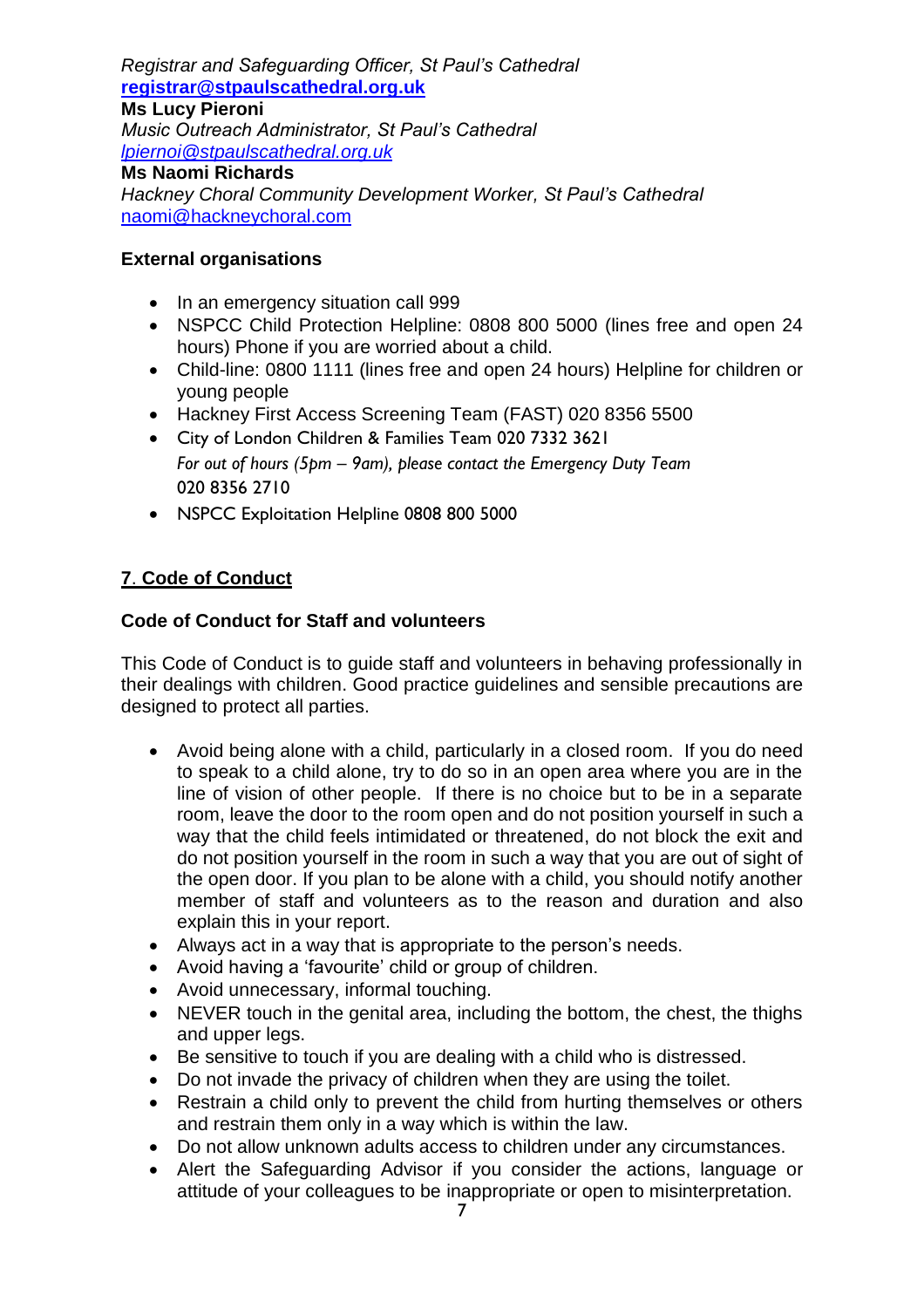- Be aware of the importance of maintaining appropriate boundaries of behaviour with children.
- Always treat a child with respect.
- If using social media to make notifications of events, for example, the change of a rehearsal time, only use Cathedral social media accounts, never personal ones.

#### **Guidance on Body Language and Presentation**

- Staff should always be aware of their own body language and consider how children and young people may perceive it.
- They should always be aware of the body language of others and the messages this may give.
- They must not invade a child/young person's personal space.
- They should consider the exit from a room.
- They should be aware of how the child is feeling.
- They should be aware of sex and race issues.
- They should be aware of the safety of themselves and others.

#### **8. The care and supervision of children**

- **Supervision** There should not be a time when children are unsupervised. In the unlikely event that a DBS-checked adult is left alone with a child/group of children, it is their responsibility to ensure that another adult has been notified of this.
- **Illness** If a child is taken ill at a Music Outreach event, their parent or guardian should be notified as soon as possible. All parents' contact details are held on a central database which can be accessed during rehearsals and trips, in order that contact can be made. Qualified first aiders may attend them, and the incident should be logged in the appropriate manner. If a child is taken ill during a school visit to the Cathedral, the visiting school's procedures should be used.
- **Toilet Arrangements** Children may use toilet facilities at any time. Children understand that they are encouraged to prepare themselves for a rehearsal or activity before it begins by visiting the toilet, but that if they need to use the toilet during a rehearsal, they may do so.
- **Behaviour Management** The use of physical punishment or practices which humiliate or frighten children is prohibited. It is the responsibility of the group leaders to ensure that children in their care behave appropriately. If necessary, the support of parents or other teachers from a child's school should be sought.
- **Travel arrangements** For Music-Outreach-led events, when groups of children are required to travel they will be accompanied by chaperones at the recommended ratio of one adult to every eight children.
- **Drop off/collection of children at venues**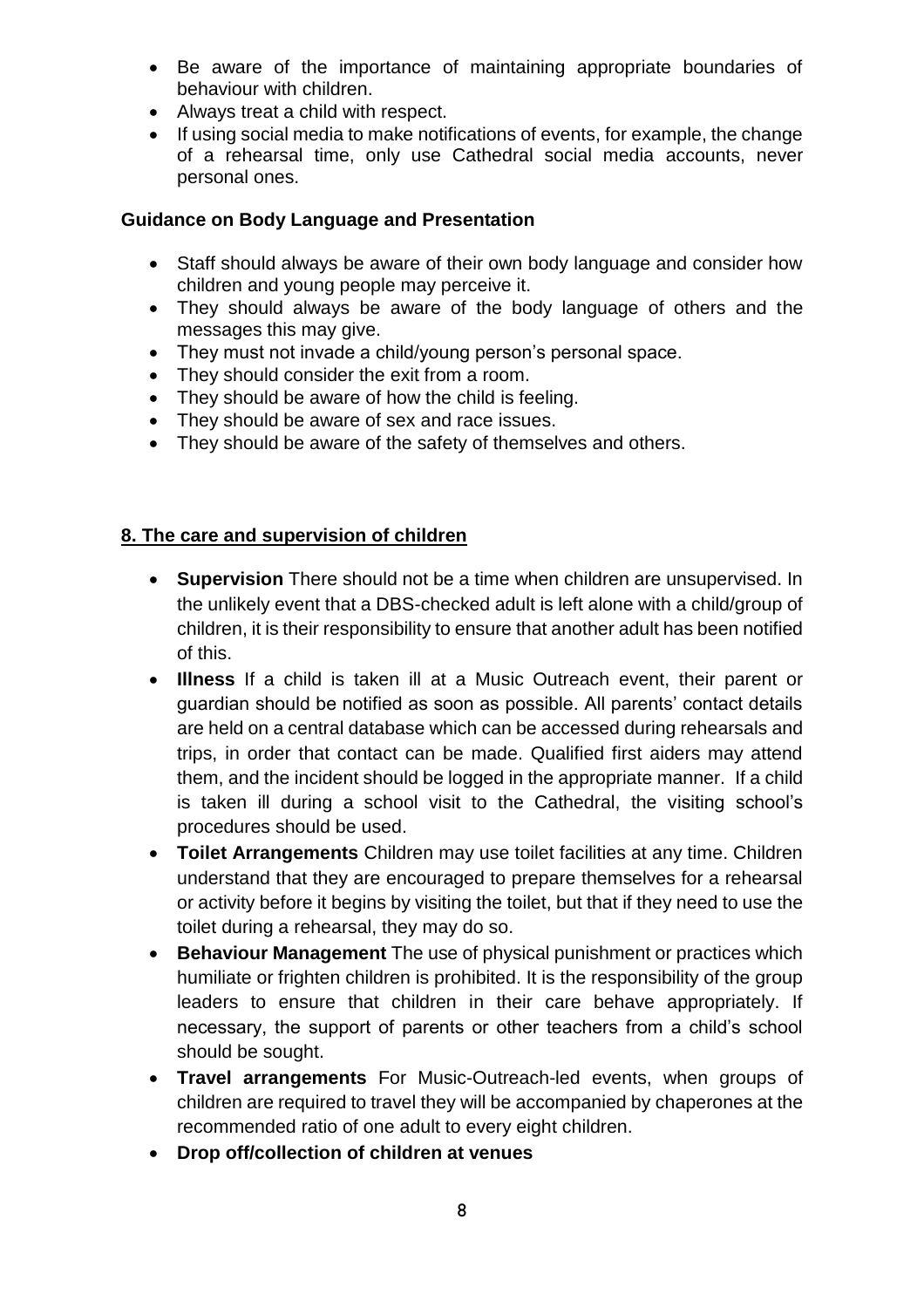For events run in conjunction with a school, the lead teacher remains responsible for children taking part in Music Outreach activities. This includes journeys to and from events, as well as during any activities. For non-school events (such as Hackney Choral) it is the responsibility of the parent or guardian to ensure the child enters the venue into the care of staff and volunteers.

*Reviewed June 2021 Amended January 2022*

#### Form for reporting a safeguarding incident/concern: **Safeguarding Cause for Concern/Incident Report**

**If there is immediate danger call the Emergency Services (999) and contact a member of the Security Control Room. This form will help you to remember important information. Fill in as much as you can and send it within 24 hours to Cathedral Safeguarding Lead, the Registrar.** 

| About you (the person reporting)                                                                                          |                         |  |  |              |                           |  |
|---------------------------------------------------------------------------------------------------------------------------|-------------------------|--|--|--------------|---------------------------|--|
| <b>Name</b>                                                                                                               |                         |  |  |              |                           |  |
| Job Title                                                                                                                 |                         |  |  |              |                           |  |
| About the individual involved                                                                                             |                         |  |  |              |                           |  |
| Full name                                                                                                                 |                         |  |  |              |                           |  |
| <b>Address</b>                                                                                                            |                         |  |  |              |                           |  |
| Email                                                                                                                     |                         |  |  |              |                           |  |
| Telephone                                                                                                                 |                         |  |  |              |                           |  |
| If the individual is part<br>of a group - name of<br>group or organisation<br>and organiser's name<br>and contact details |                         |  |  |              |                           |  |
| <b>About the incident</b>                                                                                                 |                         |  |  |              |                           |  |
| Date of incident                                                                                                          | Time of incident        |  |  |              |                           |  |
| Place of incident                                                                                                         |                         |  |  |              |                           |  |
| Type of incident                                                                                                          | <b>Adult</b>            |  |  |              | <b>Child/Young Person</b> |  |
|                                                                                                                           | Service/worship related |  |  | Age if known |                           |  |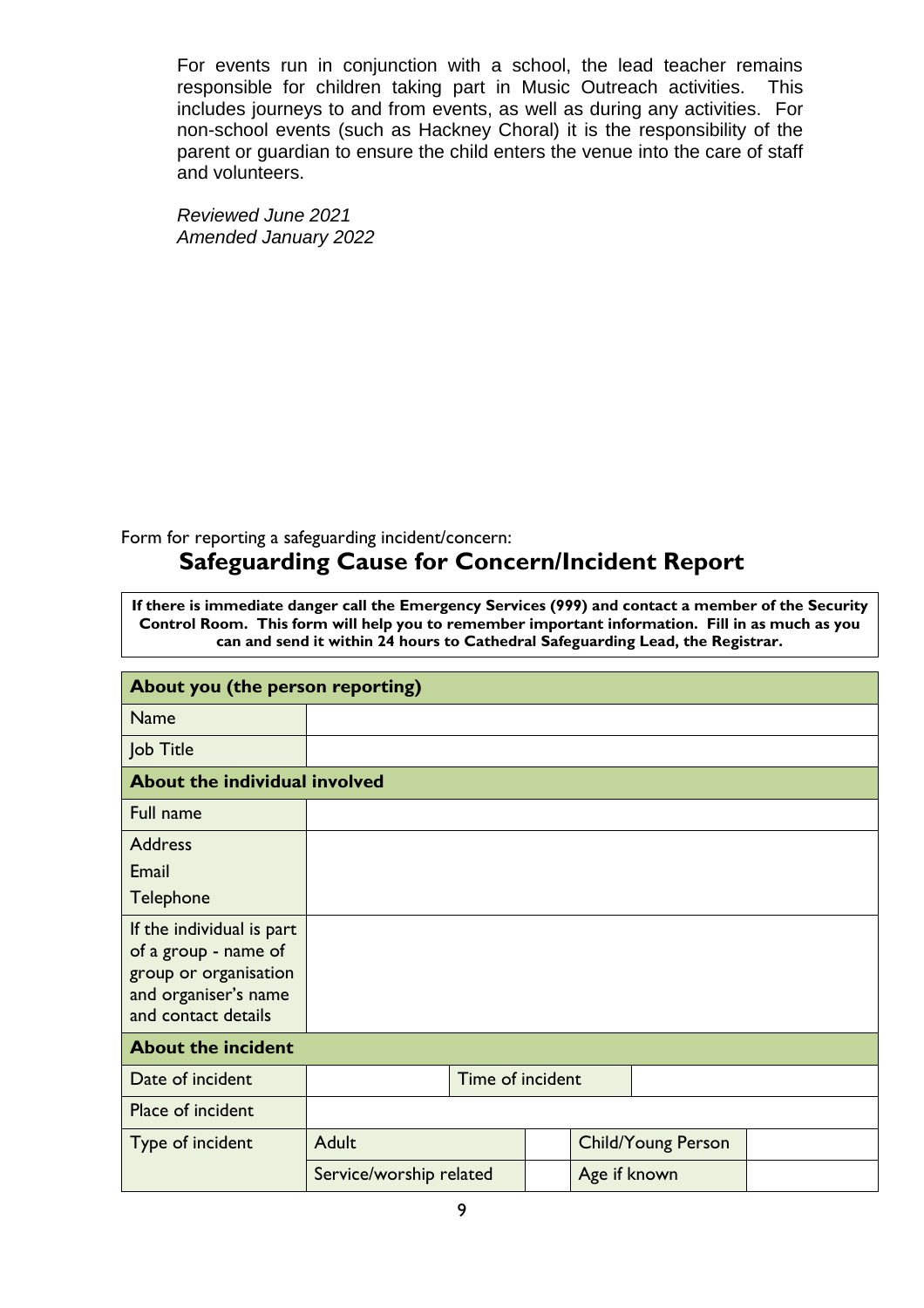| (tick any/all that<br>apply)                                               | Security incident    | <b>Education event</b> |  |
|----------------------------------------------------------------------------|----------------------|------------------------|--|
|                                                                            | <b>Tourist Visit</b> | Other                  |  |
| Name and contact<br>details of witness I                                   |                      |                        |  |
| Name and contact<br>details of witness 2                                   |                      |                        |  |
| Name and contact<br>details of witness 3                                   |                      |                        |  |
| Name and contact<br>details of any person<br>of concern:                   |                      |                        |  |
| Address, Age &<br>Description                                              |                      |                        |  |
| Details of emergency<br>services in attendance<br>incl any crime<br>number |                      |                        |  |

#### **Description of incident and action taken**

This form should be used to capture any Safeguarding Incident, Cause for Concern or "uh-oh" moment. Please include as much detail about people, location and any reports or conversations you have had with the person involved or person of concern. Avoid making assumptions. (*Continue on a separate sheet if needed)*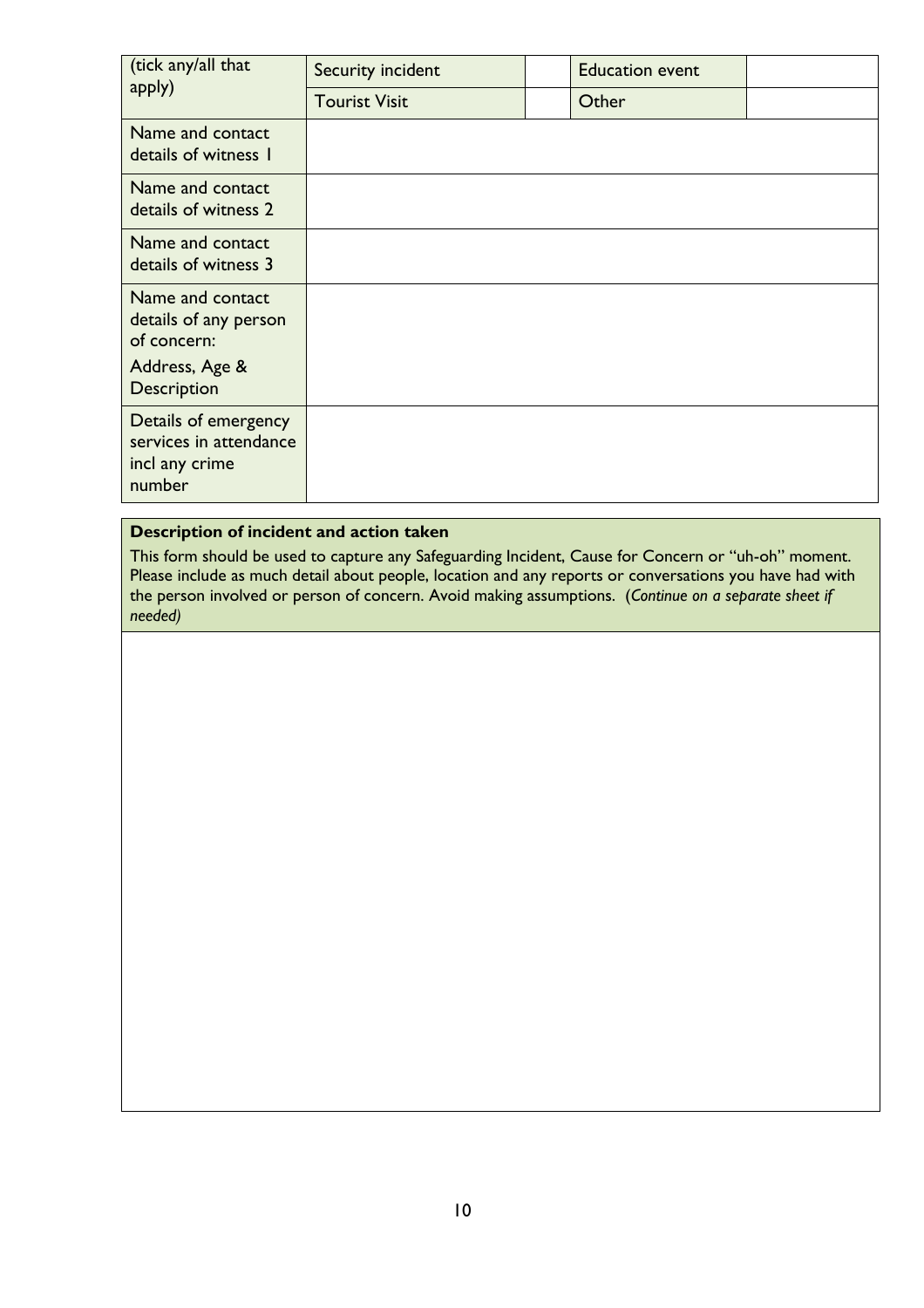| Action taken - who has been involved (e.g. Chaplain, your line manager etc.) |  |      |  |  |  |  |
|------------------------------------------------------------------------------|--|------|--|--|--|--|
|                                                                              |  |      |  |  |  |  |
| <b>Signed</b>                                                                |  |      |  |  |  |  |
| <b>Reported By Signature</b>                                                 |  | Date |  |  |  |  |
| Date sent to the Registrar                                                   |  |      |  |  |  |  |